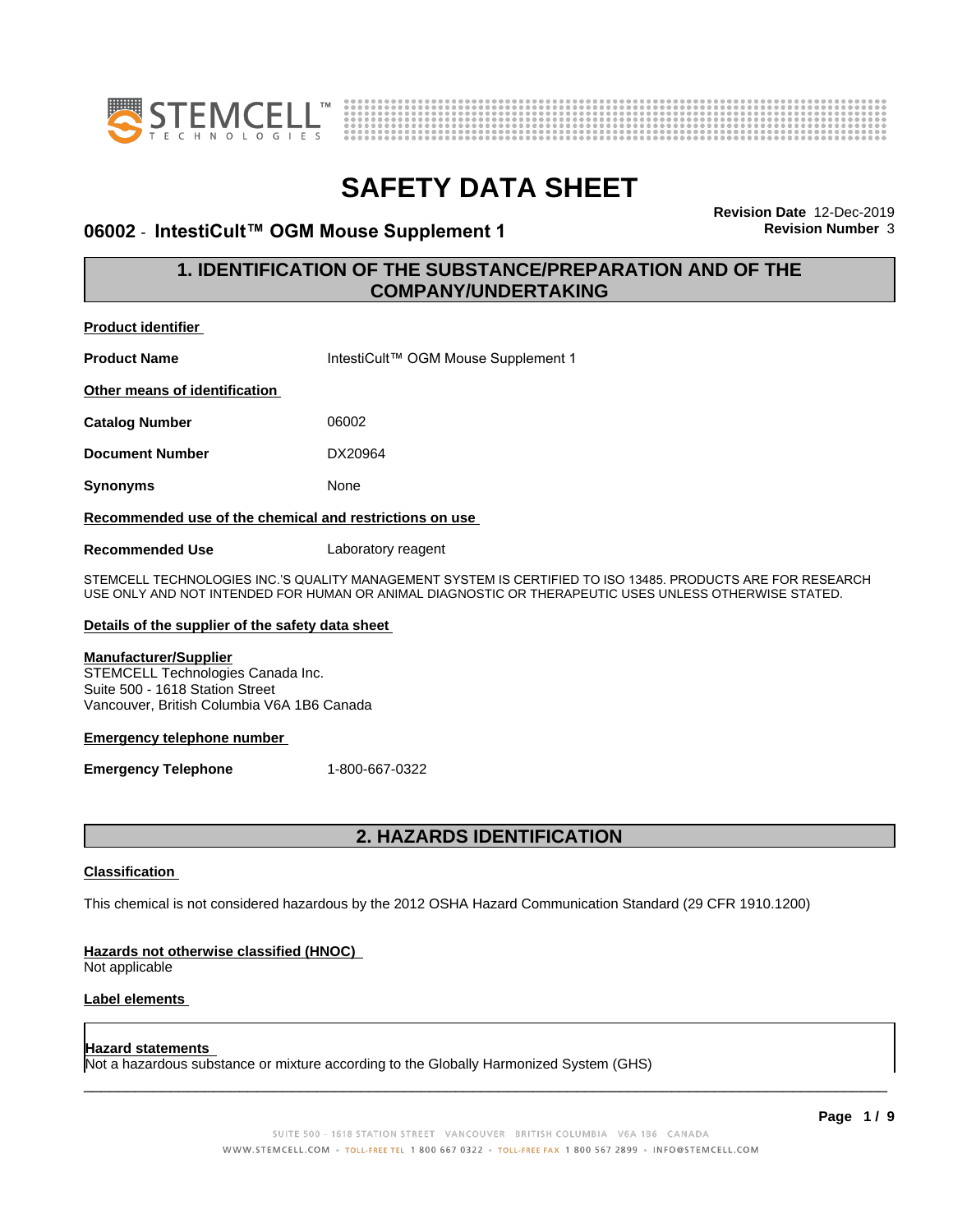



### \_\_\_\_\_\_\_\_\_\_\_\_\_\_\_\_\_\_\_\_\_\_\_\_\_\_\_\_\_\_\_\_\_\_\_\_\_\_\_\_\_\_\_\_\_\_\_\_\_\_\_\_\_\_\_\_\_\_\_\_\_\_\_\_\_\_\_\_\_\_\_\_\_\_\_\_\_\_\_\_\_\_\_\_\_\_\_\_\_\_\_\_\_ **Revision Date** 12-Dec-2019 **06002** - **IntestiCult™ OGM Mouse Supplement 1 Revision Number** 3

The product contains no substances which at their given concentration, are considered to be hazardous to health.

**Appearance** Clear **Physical state** Liquid **Odor No information available Appearance** Clear

#### **Other Information** Not applicable

**Unknown acute toxicity** 9.24E-06 % of the mixture consists of ingredient(s) of unknown toxicity 9.24E-06 % of the mixture consists of ingredient(s) of unknown acute oral toxicity  $9.24E-06$  % of the mixture consists of ingredient(s) of unknown acute dermal toxicity 9.24E-06 % of the mixture consists of ingredient(s) of unknown acute inhalation toxicity (gas) 9.24E-06 % of the mixture consists of ingredient(s) of unknown acute inhalation toxicity (vapor) 9.24E-06 % of the mixture consists of ingredient(s) of unknown acute inhalation toxicity (dust/mist)

#### **3. COMPOSITION/INFORMATION ON INGREDIENTS**

#### **Substance**

Not applicable.

#### **Mixture**

Not a hazardous substance or mixture according to the Globally Harmonized System (GHS)

\*The exact percentage (concentration) ofcomposition has been withheld as a trade secret.

#### **4. FIRST AID MEASURES**

#### **Description of first aid measures**

| <b>Inhalation</b>   | Remove to fresh air.                                                                                                    |
|---------------------|-------------------------------------------------------------------------------------------------------------------------|
| Eye contact         | Rinse thoroughly with plenty of water for at least 15 minutes, lifting lower and upper eyelids.<br>Consult a physician. |
| <b>Skin contact</b> | Wash skin with soap and water.                                                                                          |
| Ingestion           | Clean mouth with water and drink afterwards plenty of water.                                                            |
|                     |                                                                                                                         |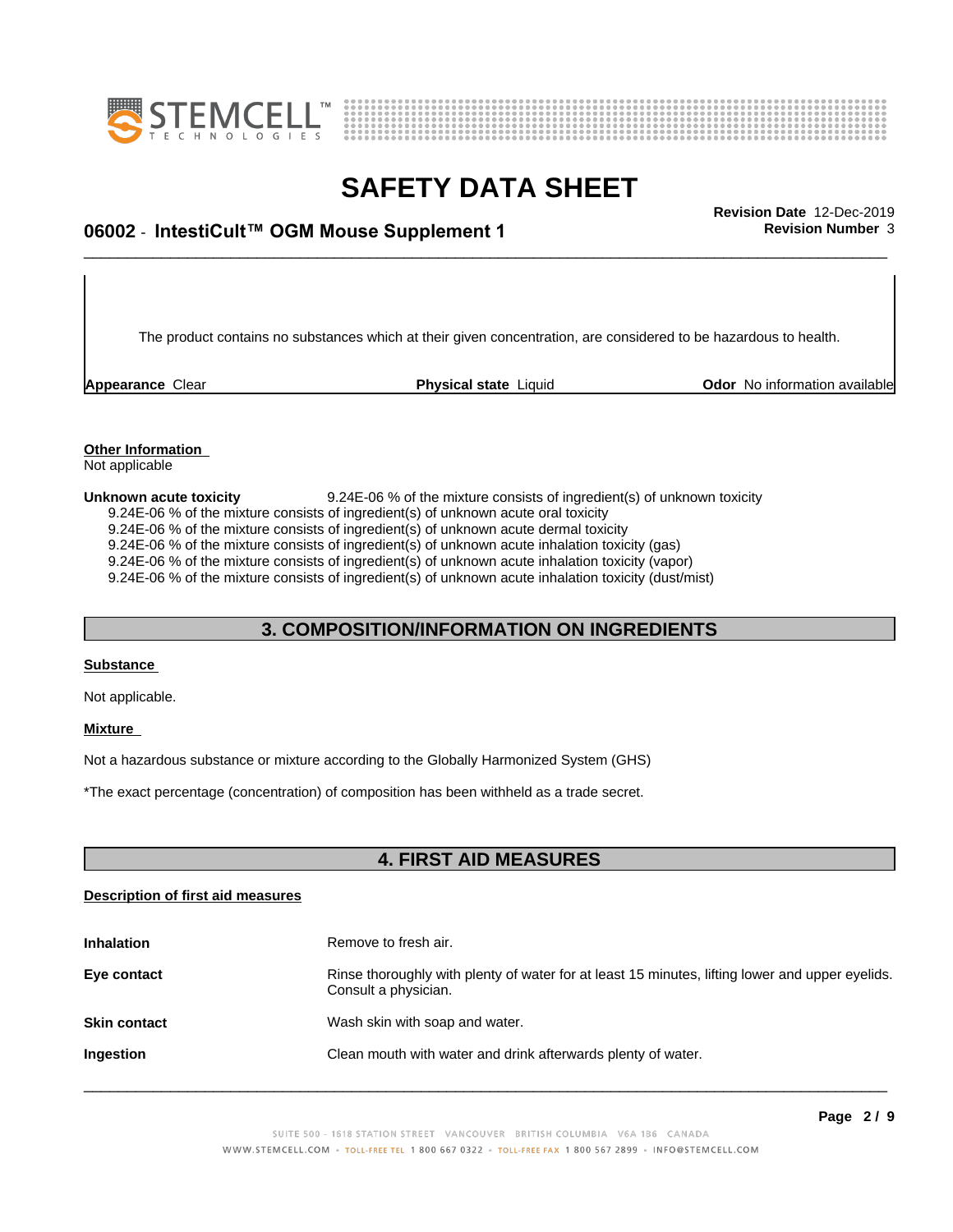



### \_\_\_\_\_\_\_\_\_\_\_\_\_\_\_\_\_\_\_\_\_\_\_\_\_\_\_\_\_\_\_\_\_\_\_\_\_\_\_\_\_\_\_\_\_\_\_\_\_\_\_\_\_\_\_\_\_\_\_\_\_\_\_\_\_\_\_\_\_\_\_\_\_\_\_\_\_\_\_\_\_\_\_\_\_\_\_\_\_\_\_\_\_ **Revision Date** 12-Dec-2019 **06002** - **IntestiCult™ OGM Mouse Supplement 1 Revision Number** 3

| Most important symptoms and effects, both acute and delayed                                               |                                                                                                                                       |  |
|-----------------------------------------------------------------------------------------------------------|---------------------------------------------------------------------------------------------------------------------------------------|--|
| <b>Symptoms</b>                                                                                           | No information available.                                                                                                             |  |
| Indication of any immediate medical attention and special treatment needed                                |                                                                                                                                       |  |
| Note to physicians                                                                                        | Treat symptomatically.                                                                                                                |  |
|                                                                                                           |                                                                                                                                       |  |
|                                                                                                           | <b>5. FIRE-FIGHTING MEASURES</b>                                                                                                      |  |
| Suitable Extinguishing Media                                                                              | Use extinguishing measures that are appropriate to local circumstances and the<br>surrounding environment.                            |  |
| Unsuitable extinguishing media                                                                            | CAUTION: Use of water spray when fighting fire may be inefficient.                                                                    |  |
| Specific hazards arising from the<br>chemical                                                             | No information available.                                                                                                             |  |
| <b>Explosion data</b><br>Sensitivity to Mechanical Impact None.<br><b>Sensitivity to Static Discharge</b> | None.                                                                                                                                 |  |
| Special protective equipment for<br>fire-fighters                                                         | Firefighters should wear self-contained breathing apparatus and full firefighting turnout<br>gear. Use personal protection equipment. |  |

### **6. ACCIDENTAL RELEASE MEASURES**

**Personal precautions, protective equipment and emergency procedures**

**Personal precautions** Ensure adequate ventilation.

| <b>Environmental precautions</b>                     |                                                                                      |  |
|------------------------------------------------------|--------------------------------------------------------------------------------------|--|
| <b>Environmental precautions</b>                     | See Section 12 for additional Ecological Information.                                |  |
| Methods and material for containment and cleaning up |                                                                                      |  |
| <b>Methods for containment</b>                       | Prevent further leakage or spillage if safe to do so.                                |  |
| Methods for cleaning up                              | Pick up and transfer to properly labeled containers.                                 |  |
| Prevention of secondary hazards                      | Clean contaminated objects and areas thoroughly observing environmental regulations. |  |
|                                                      |                                                                                      |  |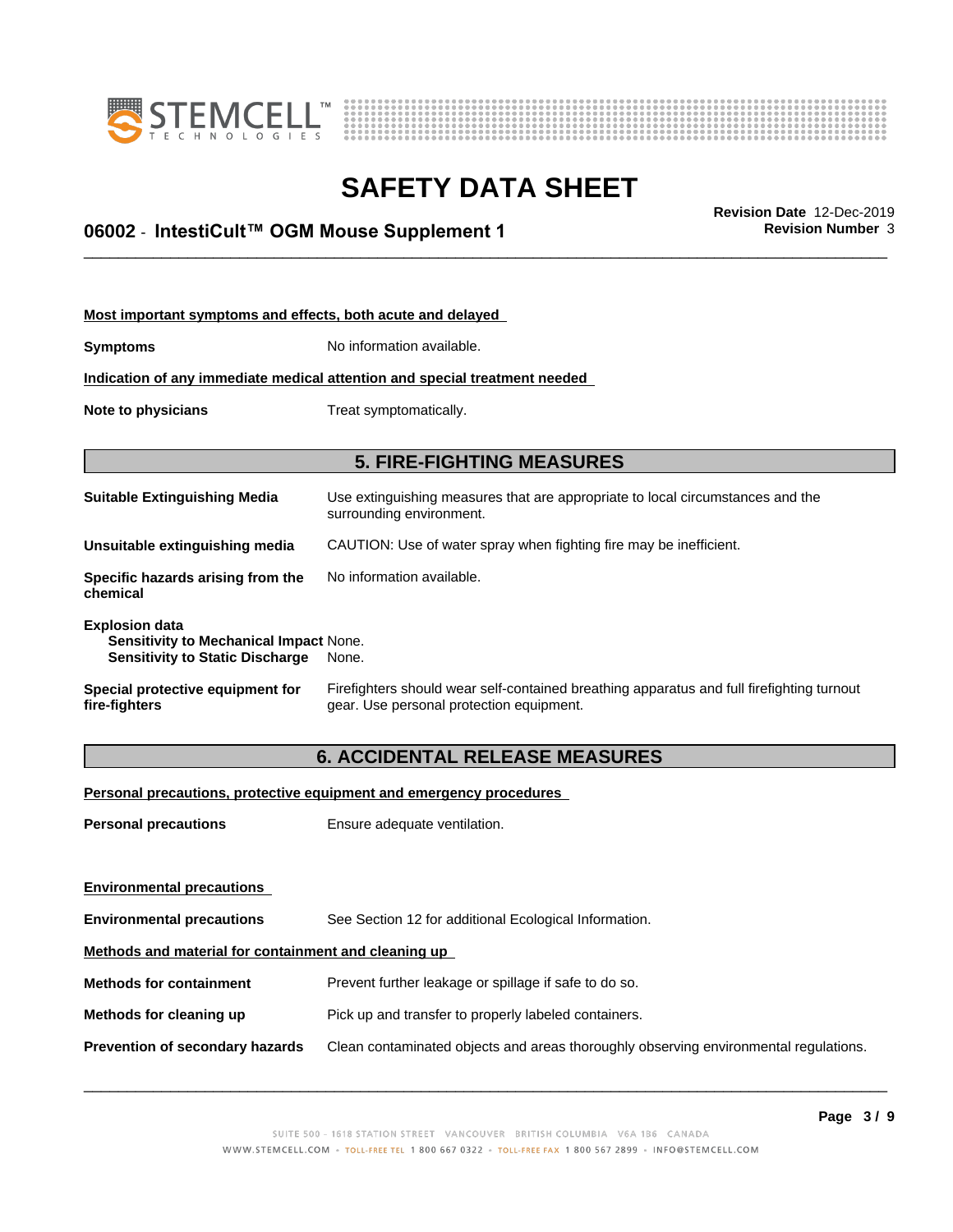



### \_\_\_\_\_\_\_\_\_\_\_\_\_\_\_\_\_\_\_\_\_\_\_\_\_\_\_\_\_\_\_\_\_\_\_\_\_\_\_\_\_\_\_\_\_\_\_\_\_\_\_\_\_\_\_\_\_\_\_\_\_\_\_\_\_\_\_\_\_\_\_\_\_\_\_\_\_\_\_\_\_\_\_\_\_\_\_\_\_\_\_\_\_ **Revision Date** 12-Dec-2019 **06002** - **IntestiCult™ OGM Mouse Supplement 1 Revision Number** 3

**7. HANDLING AND STORAGE Precautions for safe handling Advice on safe handling** Handle in accordance with good industrial hygiene and safety practice. **Conditions for safe storage, including any incompatibilities Storage Conditions** Keep containers tightly closed in a dry, cool and well-ventilated place. **8. EXPOSURE CONTROLS/PERSONAL PROTECTION Control parameters Exposure Limits** This product, as supplied, does not contain any hazardous materials with occupational exposure limits established by the region specific regulatory bodies. **Appropriate engineering controls Engineering controls** Showers Eyewash stations Ventilation systems. **Individual protection measures, such as personal protective equipment Eye/face protection** No special protective equipment required. **Skin and body protection** No special protective equipment required. **Respiratory protection** No protective equipment is needed under normal use conditions. If exposure limits are exceeded or irritation is experienced, ventilation and evacuation may be required. **Other protection** This product contains material derived from human plasma. Donors have been tested and found negative for HIV-1 and -2, hepatitis B, and hepatitis C prior to donation. However, this product should be considered potentially infectious. Use controls and personal protection appropriate for biohazardous infectious materials, as described in: Canadian Biosafety Standards and Guidelines (CBSG), Second Edition. **General hygiene considerations** Handle in accordance with good industrial hygiene and safety practice.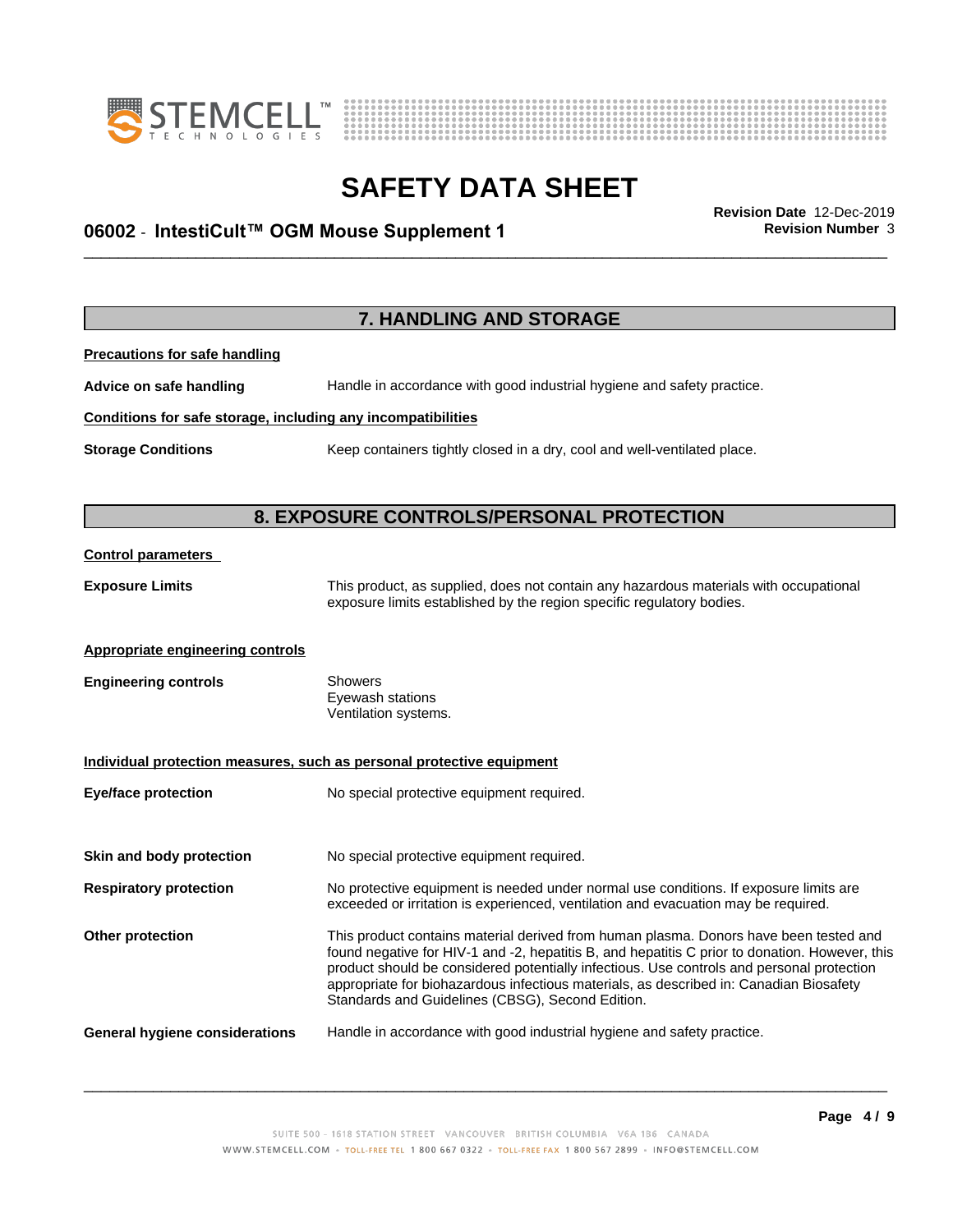



### \_\_\_\_\_\_\_\_\_\_\_\_\_\_\_\_\_\_\_\_\_\_\_\_\_\_\_\_\_\_\_\_\_\_\_\_\_\_\_\_\_\_\_\_\_\_\_\_\_\_\_\_\_\_\_\_\_\_\_\_\_\_\_\_\_\_\_\_\_\_\_\_\_\_\_\_\_\_\_\_\_\_\_\_\_\_\_\_\_\_\_\_\_ **Revision Date** 12-Dec-2019 **06002** - **IntestiCult™ OGM Mouse Supplement 1 Revision Number** 3

#### **9. PHYSICAL AND CHEMICAL PROPERTIES**

**Information on basic physical and chemical properties Physical state** Liquid **Appearance** Clear<br> **Color** Color

| .<br>Color            | vellow                   |
|-----------------------|--------------------------|
| Odor                  | No information available |
| <b>Odor threshold</b> | No information available |

**Explosive properties**<br> **Oxidizing properties**<br>
No information available **Oxidizing properties Melting point / freezing point** No data available None known<br> **Boiling point / boiling range** No data available None known **Boiling point / boiling range** No data available None known<br> **Flash point None known**<br>
No data available None known **Flash point** No data available **Evaporation rate** *rate* No data available **None known Flammability (solid, gas)** No data available None known **Flammability Limit in Air None known None known Upper flammability limit:** No data available **Lower flammability limit:** No data available **Vapor pressure** 1980 in the Modata available 1980 in the None known<br> **Vapor density** 1980 in the None Known None known in the None known None known **Vapor density No data available and the Choice of Choice Algebra 2016** None known<br> **Relative density No data available None known Relative density Water solubility No data available None known Solubility in other solvents** No data available None known **Partition coefficient**<br> **Autoignition temperature**<br>
No data available None Known<br>
None known **Autoignition temperature** Mo data available Mone known<br> **Decomposition temperature** No data available None known **Decomposition temperature** No data available None known<br> **Kinematic viscosity** No data available None known **Kinematic viscosity** No data available<br> **Dynamic viscosity** No data available **Dynamic** viscosity

**Other Information**

# No information available **No information available**

# **Property Calles Values Values**<br> **Property Called All Remarks • Method**<br> **PH** Mone known **PH** No data available **None known**<br>
No data available None known

**Softening point** No information available **Molecular weight** No information available **Molecular formula** No information available **VOC Content (%)** No information available **Liquid Density** No information available **Bulk density** No information available

None known

#### **10. STABILITY AND REACTIVITY**

**Reactivity** No information available. **Chemical stability** Stable under normal conditions. **Possibility of hazardous reactions** None under normal processing.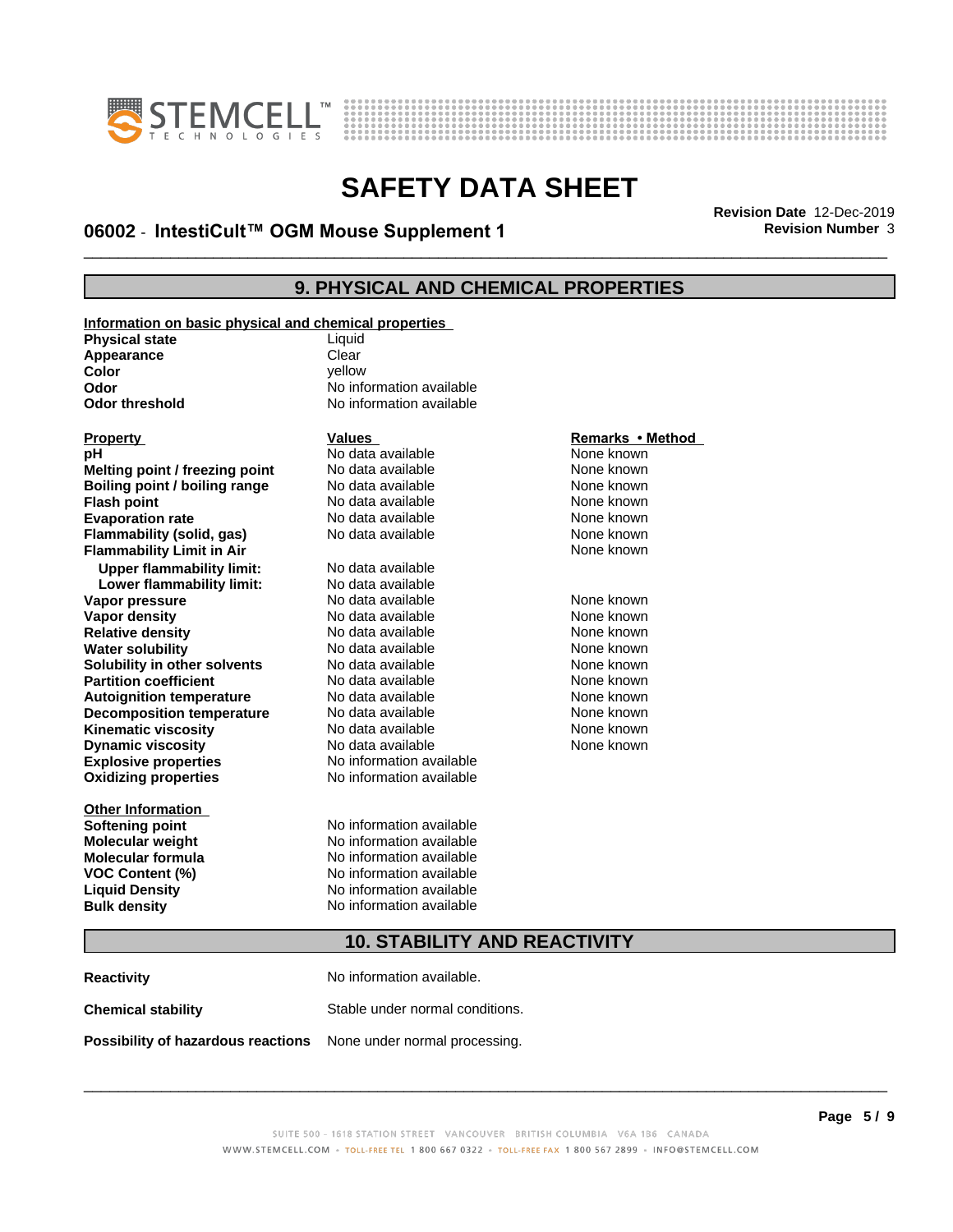



### \_\_\_\_\_\_\_\_\_\_\_\_\_\_\_\_\_\_\_\_\_\_\_\_\_\_\_\_\_\_\_\_\_\_\_\_\_\_\_\_\_\_\_\_\_\_\_\_\_\_\_\_\_\_\_\_\_\_\_\_\_\_\_\_\_\_\_\_\_\_\_\_\_\_\_\_\_\_\_\_\_\_\_\_\_\_\_\_\_\_\_\_\_ **Revision Date** 12-Dec-2019 **06002** - **IntestiCult™ OGM Mouse Supplement 1 Revision Number** 3

**Conditions to avoid** None known based on information supplied. **Incompatible materials** None known based on information supplied.

**Hazardous decomposition products** None known based on information supplied.

#### **11. TOXICOLOGICAL INFORMATION**

#### **Information on likely routes of exposure**

**Product Information**

| <b>Inhalation</b>   | Specific test data for the substance or mixture is not available. |
|---------------------|-------------------------------------------------------------------|
| Eye contact         | Specific test data for the substance or mixture is not available. |
| <b>Skin contact</b> | Specific test data for the substance or mixture is not available. |
| Ingestion           | Specific test data for the substance or mixture is not available. |

#### **<u>Symptoms related to the physical, chemical and toxicological characteristics</u>**

**Symptoms** No information available.

#### **Numerical measures of toxicity**

#### **Acute toxicity**

**Unknown acute toxicity** 9.24E-06 % of the mixture consists of ingredient(s) of unknown toxicity 9.24E-06 % of the mixture consists of ingredient(s) of unknown acute oral toxicity 9.24E-06 % of the mixture consists of ingredient(s) of unknown acute dermal toxicity 9.24E-06 % of the mixture consists of ingredient(s) of unknown acute inhalation toxicity (gas) 9.24E-06 % of the mixture consists of ingredient(s) of unknown acute inhalation toxicity (vapor) 9.24E-06 % of the mixture consists of ingredient(s) of unknown acute inhalation toxicity (dust/mist)

#### **Delayed and immediate effects as well as chronic effects from short and long-term exposure**

| Skin corrosion/irritation         | No information available. |
|-----------------------------------|---------------------------|
| Serious eye damage/eye irritation | No information available. |
| Respiratory or skin sensitization | No information available. |
| Germ cell mutagenicity            | No information available. |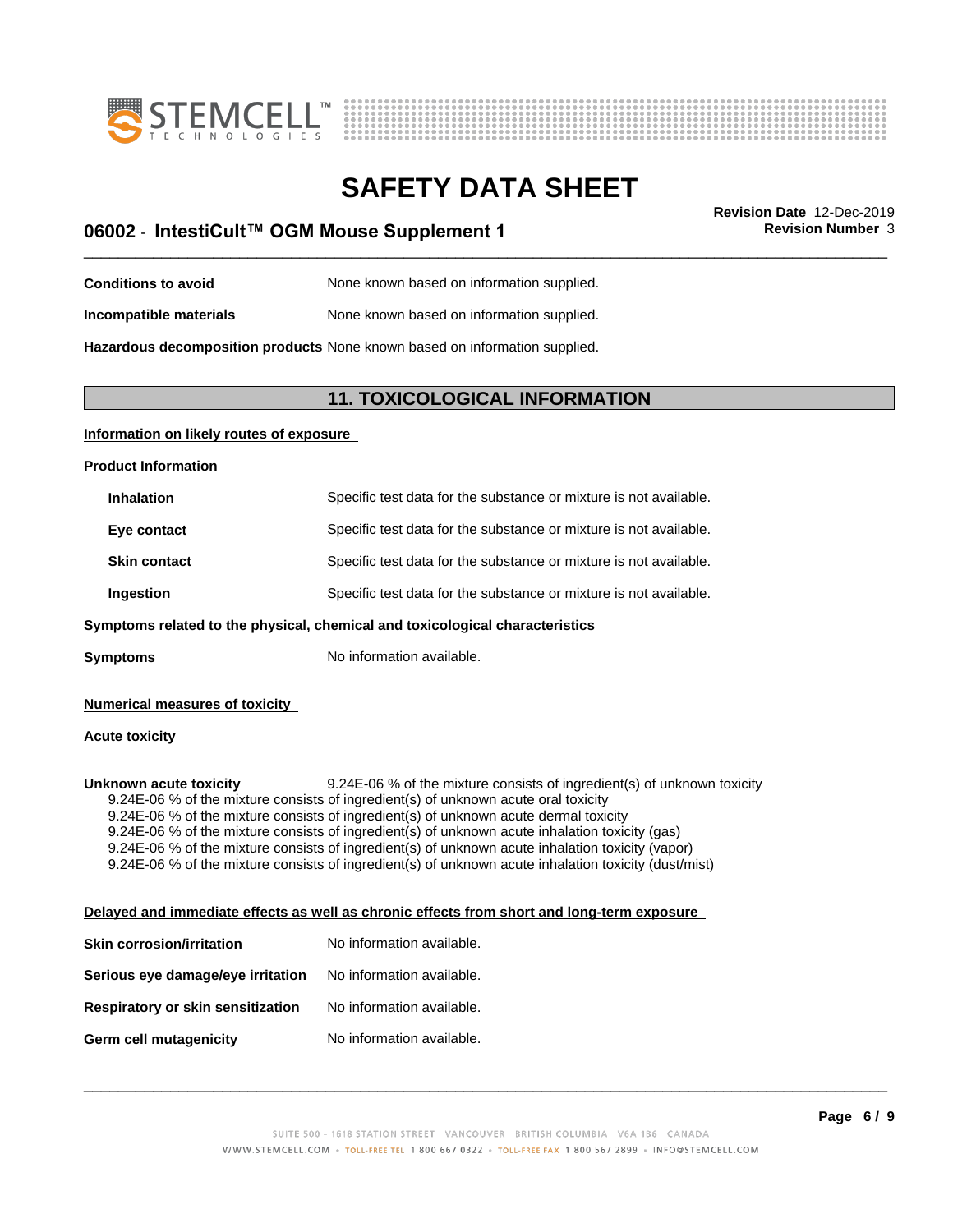



### \_\_\_\_\_\_\_\_\_\_\_\_\_\_\_\_\_\_\_\_\_\_\_\_\_\_\_\_\_\_\_\_\_\_\_\_\_\_\_\_\_\_\_\_\_\_\_\_\_\_\_\_\_\_\_\_\_\_\_\_\_\_\_\_\_\_\_\_\_\_\_\_\_\_\_\_\_\_\_\_\_\_\_\_\_\_\_\_\_\_\_\_\_ **Revision Date** 12-Dec-2019 **06002** - **IntestiCult™ OGM Mouse Supplement 1 Revision Number** 3

| Carcinogenicity                 | No information available. |
|---------------------------------|---------------------------|
| <b>Reproductive toxicity</b>    | No information available. |
| <b>STOT - single exposure</b>   | No information available. |
| <b>STOT - repeated exposure</b> | No information available. |
| <b>Aspiration hazard</b>        | No information available. |

#### **12. ECOLOGICAL INFORMATION**

| <b>Ecotoxicity</b>            |                                    |
|-------------------------------|------------------------------------|
| Persistence and degradability | No information available.          |
| <b>Bioaccumulation</b>        | There is no data for this product. |
| Other adverse effects         | No information available.          |

#### **13. DISPOSAL CONSIDERATIONS**

| Waste treatment methods                |                                                                                                                    |
|----------------------------------------|--------------------------------------------------------------------------------------------------------------------|
| Waste from residues/unused<br>products | Dispose of in accordance with local regulations. Dispose of waste in accordance with<br>environmental legislation. |
| Contaminated packaging                 | Do not reuse empty containers.                                                                                     |

### **14. TRANSPORT INFORMATION**

| <b>DOT</b> | Not regulated |
|------------|---------------|
| <b>TDG</b> | Not regulated |
| <b>MEX</b> | Not regulated |
| ICAO (air) | Not regulated |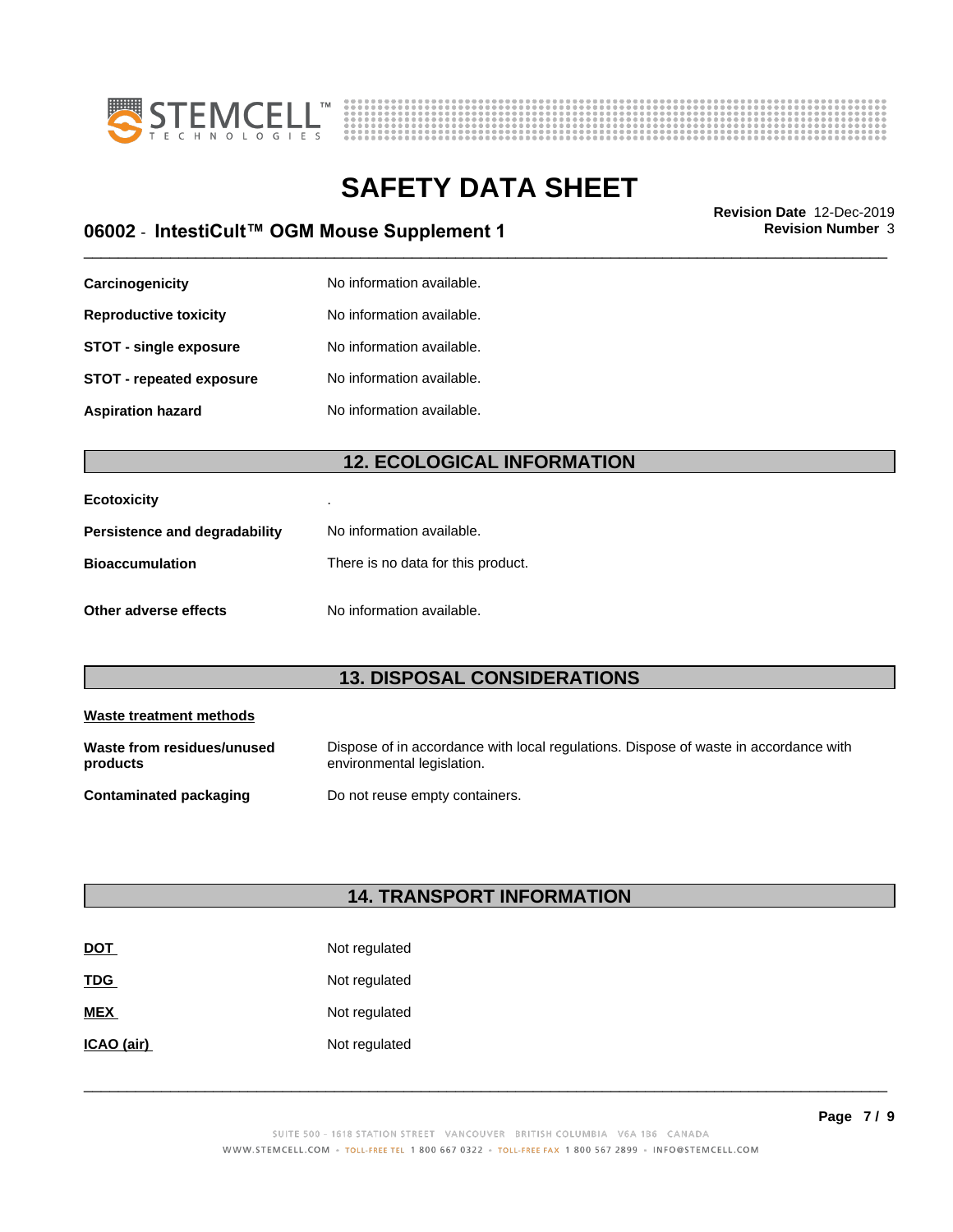



## **SAFETY DATA SHEET**<br>Revision Date 12-Dec-2019

### \_\_\_\_\_\_\_\_\_\_\_\_\_\_\_\_\_\_\_\_\_\_\_\_\_\_\_\_\_\_\_\_\_\_\_\_\_\_\_\_\_\_\_\_\_\_\_\_\_\_\_\_\_\_\_\_\_\_\_\_\_\_\_\_\_\_\_\_\_\_\_\_\_\_\_\_\_\_\_\_\_\_\_\_\_\_\_\_\_\_\_\_\_ **Revision Date** 12-Dec-2019 **06002** - **IntestiCult™ OGM Mouse Supplement 1 Revision Number** 3

**IATA** Not regulated **IMDG** Not regulated **RID** Not regulated ADR Not regulated **ADN** Not regulated

#### **15. REGULATORY INFORMATION**

| <b>International Inventories</b> |                 |
|----------------------------------|-----------------|
| TSCA                             | Does not comply |
| <b>DSL/NDSL</b>                  | Does not comply |
| <b>EINECS/ELINCS</b>             | Does not comply |
| ENCS                             | Does not comply |
| IECSC                            | Does not comply |
| KECL                             | Does not comply |
| PICCS                            | Does not comply |
| AICS                             | Does not comply |
|                                  |                 |

 **Legend:**

 **TSCA** - United States Toxic Substances Control Act Section 8(b) Inventory

 **DSL/NDSL** - Canadian Domestic Substances List/Non-Domestic Substances List

 **EINECS/ELINCS** - European Inventory of Existing Chemical Substances/European List of Notified Chemical Substances

 **ENCS** - Japan Existing and New Chemical Substances

 **IECSC** - China Inventory of Existing Chemical Substances

 **KECL** - Korean Existing and Evaluated Chemical Substances

 **PICCS** - Philippines Inventory of Chemicals and Chemical Substances

 **AICS** - Australian Inventory of Chemical Substances

#### **US Federal Regulations**

#### **SARA 313**

Section 313 of Title III of the Superfund Amendments and Reauthorization Act of 1986 (SARA). This product does not contain any chemicals which are subject to the reporting requirements of the Act and Title 40 of the Code of Federal Regulations, Part 372.

#### **SARA 311/312 Hazard Categories**

| Acute health hazard               | Nο |  |
|-----------------------------------|----|--|
| <b>Chronic Health Hazard</b>      | No |  |
| Fire hazard                       | Nο |  |
| Sudden release of pressure hazard | N٥ |  |
| <b>Reactive Hazard</b>            | N٥ |  |

#### **CWA (Clean WaterAct)**

This product does not contain any substances regulated as pollutants pursuant to the Clean Water Act (40 CFR 122.21 and 40 CFR 122.42).